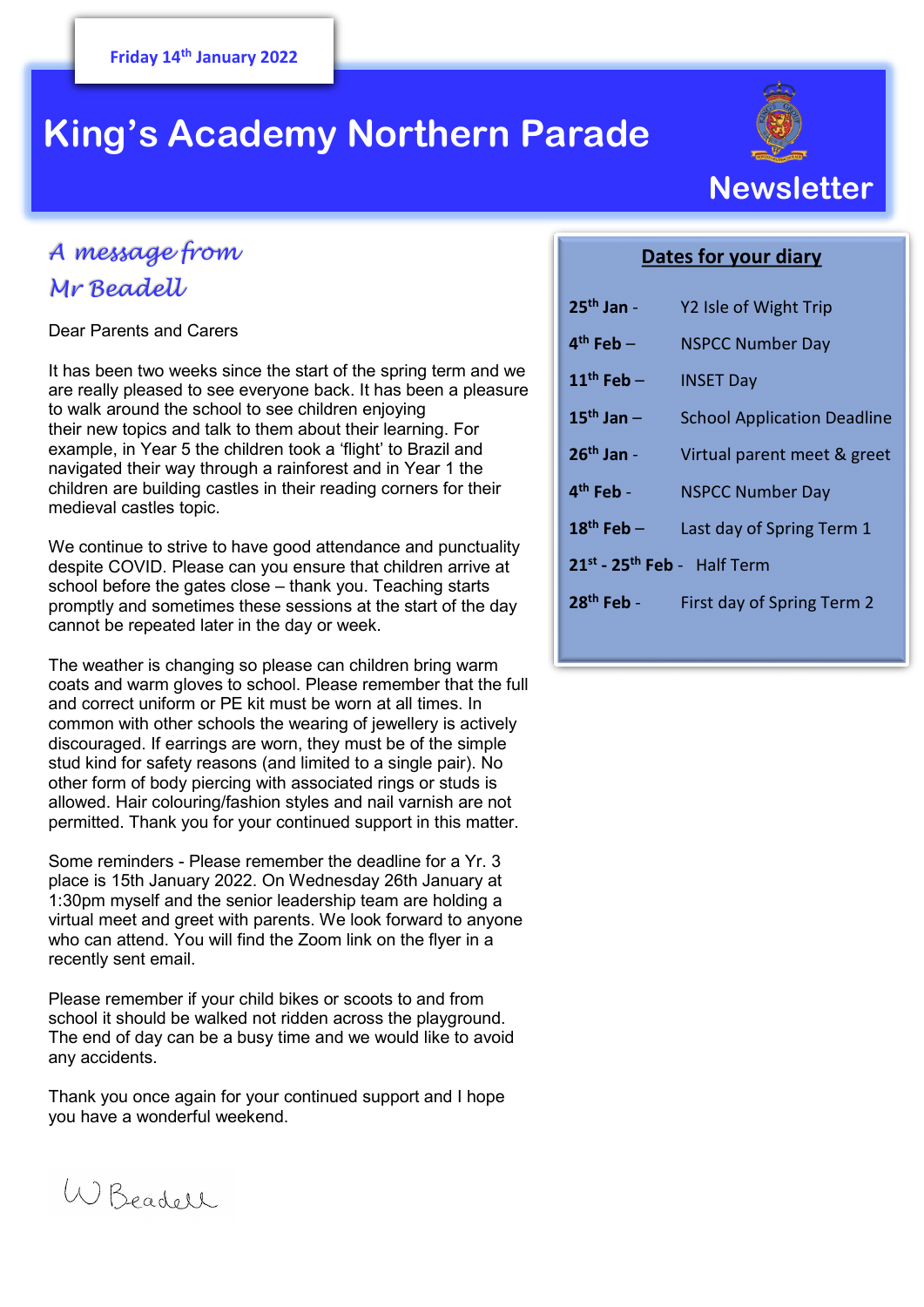#### **Year R**

This week in year R we have enjoyed practising circus skills and balancing for our topic "the big top" during discovery time. In T4W we have been looking at the story "the singing mermaid" about a mermaid who runs away to the circus, and made shape patterns in Maths.

#### **Year 1**

A fantastic start to the year…Our first day back was medieval day. We loved baking bread, becoming a knight, dancing and making magic potions. We have started two new texts about castles and have been learning about odd and even numbers. Remember your reading record and to read each day – we cannot wait to see which class wins the cup and rewards!

#### **Year 2**

Welcome back. We welcome Miss Perkins to Jellyfish Class and to Year 2. In our Reading, we have begun to look at our new text 'Grandad's Island' where we have been looking at predicting what happens next. In English, we have been concentrating on our handwriting in our new books. In maths, we have recapped addition and subtraction facts. Don't forget PE is on a Thursday, so make sure you have your PE kits in!

#### **Year 3**

This week started with a strange discovery on the playground – a nest of plastic containing turtle eggs! The discovery of the nest kick started our new topic all about conservation and how we can be kinder to our planet. We will be sending postcards to different people in the UK to spread the message so in Geography we have been finding out all about the different counties and their locations in the UK. In English, we have been looking at poetic descriptions.

#### **Year 4**

On Monday morning, the children made their way to the hall and were greeted by the sounds of a strange beast. The children had to look at signs in the hall to work out what our new topic is; putting the clues together and discovering it was the exciting story "The Shadow of the Minotaur". We welcome Mr Occomore to the Year 4 teaching team and already he has introduced us to our new text in Shared Reading "A pebble in my pocket."

#### **Year 5**

In English, we have been writing diary entries about crash landing in the rainforest inspired by our 'trip' to South America and our new book 'The Explorer'. In Geography we have been learning about the features of South America. In maths, we have been learning to multiply and divide numbers by 10,100 and 1000. In ICT we have started a new unit on coding and in PSHE we have been looking at global warming and what we can do to help.

#### **Year 6**

This week we have made really good progress in our World War 2 topic learning all about the evacuation at Dunkirk. In English, the children have written excellent and informative non-chronological reports all about Portsmouth. In maths we have been calculating with decimals and practising our multiplication and division skills.